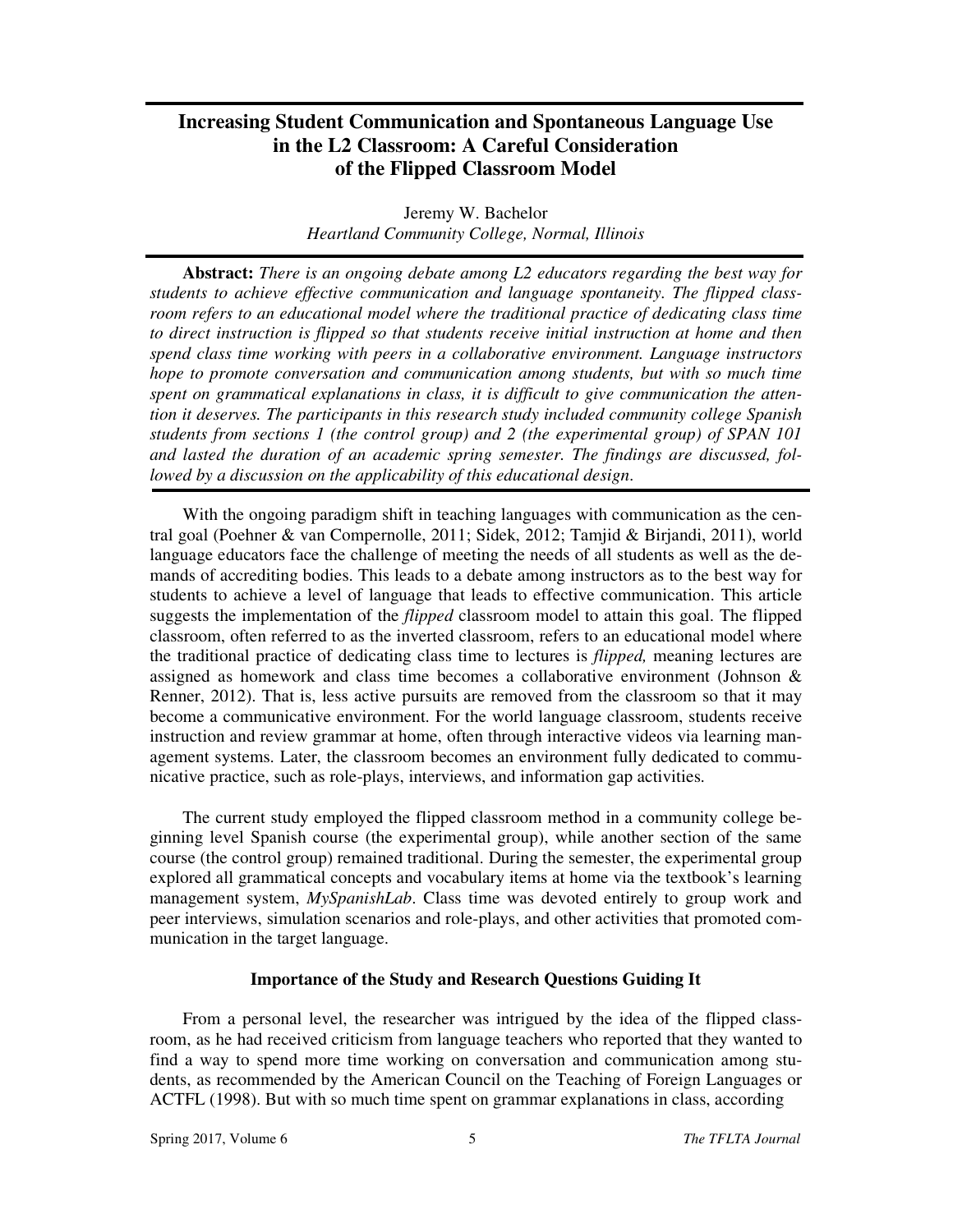to informed colleagues, it was difficult to devote the amount of attention that communication deserved. Furthermore, explanations were often given via projected slides, and much time was wasted while students took notes and asked for additional information. It was not uncommon in the classroom to hear students say "don't change the slide yet," "I'm still writing," or "can you go back?" This, of course, occupies a large percentage of a class session that lasts simply 50 minutes at most American colleges and in some high schools.

The concept of the flipped classroom is gaining increasing attention (Gojak, 2012; Gorman, 2012; Green, 2012; Pearson & Flipped Learning Network, 2013) for its distinct advantages: Students can see and review the material at their own pace and according to their own needs; teachers can structure class time to optimize individual attention to students; and students have the opportunity to make use of the material they are learning in an enhanced environment (Muldrow, 2013). Educators are often able to repurpose time to incorporate activities that previously did not fit due to time constraints.

Moreover, ACTFL (2010) explains that "effective language instruction must provide significant levels of meaningful communication [...] in the target language in order for students to develop language and cultural proficiency [...]. [L]anguage educators and their students [should] use the target language as exclusively as possible (90% plus)" (para 1). While world language teachers try to find a way to speak in the target language for 90% of the class session, many of them struggle to do so, especially in explaining grammatical concepts. According to Crouse (2012, p. 27), "[teachers] are running into grammar-driven settings in which the first language predominates." The flipped classroom may be the solution to this problem. With its implementation, grammar instruction takes place mostly outside of the classroom; thus, teachers do not have to face the difficult task of explaining the more difficult syntactic concepts to students in the target language.

So far, there have been very few studies regarding the use of the flipped classroom in the teaching of world languages (Dill, 2012; Egbert, Herman, & Chang, 2014). One of the only available studies is that of Dill (2012), who made her thesis available on the effects of the flipped class on her middle school French students; however, scarce L2 studies exist at the high school or college levels. Additionally, most flipped data focuses on core subjects, such as biology, mathematics, computer science, engineering, statistics, and chemistry (Bergmann & Sams, 2009; Chaplin, 2009; Gojak, 2012; Johnson & Renner, 2012; Papadapoulos & Roman, 2010). There may be several reasons for this deficiency in information: a lack of knowledge of this method of instruction within the L2 educational community, limited technical support for language teachers, and programs that follow rigid curricula.

Regardless of the reasons for this paucity of published works that explore flipped instruction in the world language classroom, anecdotal evidence (Muldrow, 2013) seems to support the idea that the flipped classroom might be a good fit for L2 students. This is due to the fact that the flipped instructional model innately contains elements of an optimal language learning environment. Learning strategies for the flipped classroom naturally align with research regarding the ideal language learning context. Through these issues, the following research questions emerge:

- \*What effect does the flipped classroom have on effective communication among L2 learners?
- \*What effect does the flipped classroom have on summative student assessments?
- \*What effect does the flipped classroom have on the educator's ability to speak exclusively in the target language?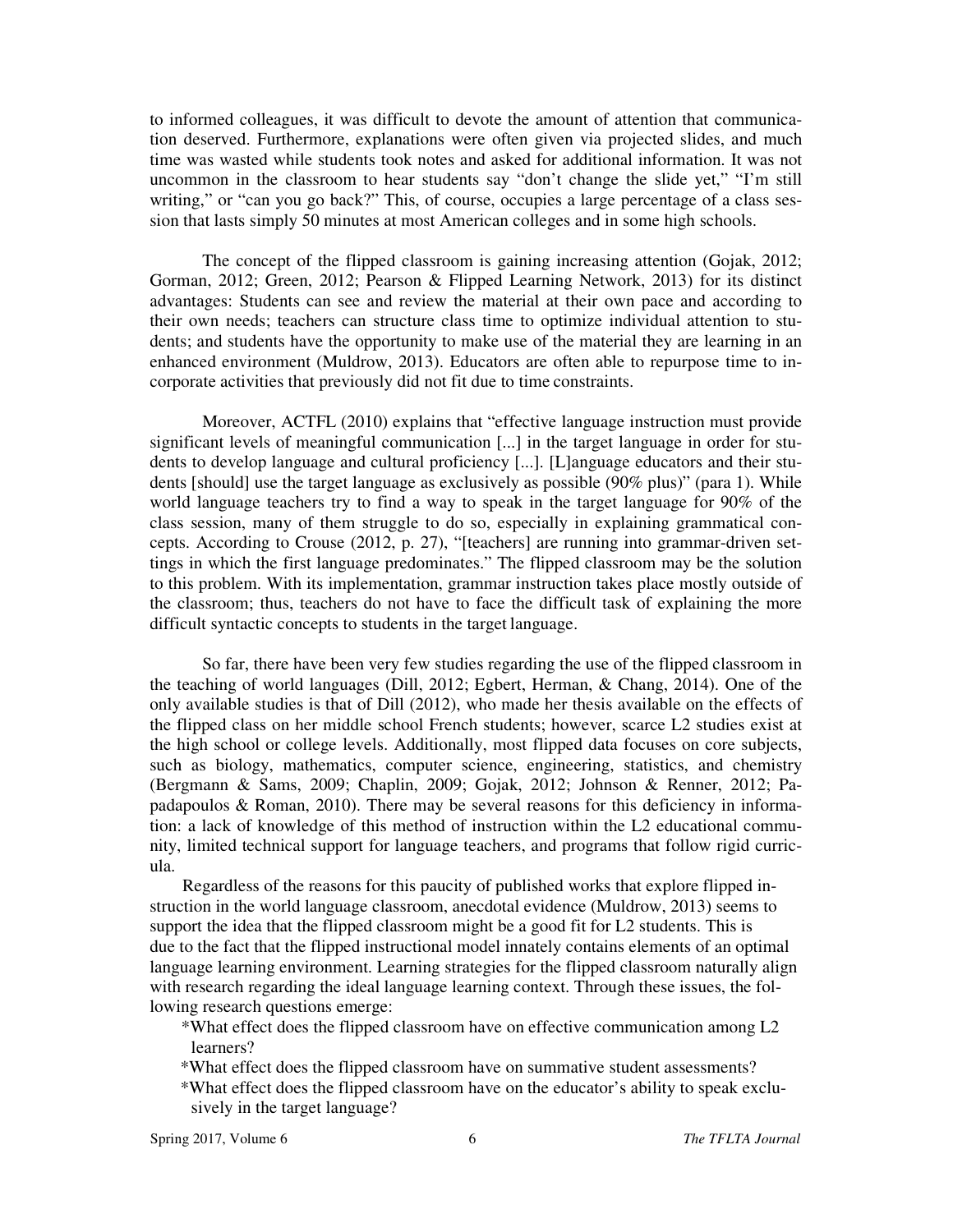Indeed, it is vital to analyze previous and current studies about the flipped classroom while applying these results to the acquisition of world languages.

#### **Review of the Literature**

The flipped classroom is a specific type of blended learning that uses technology to remove lectures from the classroom and replaces them with practical learning activities. Openended questions and problem solving activities can be conducted within the classroom environment thus permitting more engaged pedagogies (Kellogg, 2009; Strayer, 2012).

Anecdotal reports on flipped instruction abound on the Internet (Egbert, Herman, & Chang, 2014). From these reports, the following section outlines major components that make up a flipped classroom, per Egbert, Herman and Chang.

Videos replace direct instruction as a central component for the flipped classroom. Students are required to watch videos at home created by teachers or publishers and come to class prepared to work with the concepts they studied. During school hours, the most common component is discussion, either in small groups or with the class as a whole. Time is also spent solving problems (Bergmann & Sams, 2012), working on projects, and tackling tasks in varying ways.

While the benefits found in the literature on the flipped classroom align well with the theories of optimal learning environments for student participation (Lin, 2012), there appears to be a lack of rigorous empirical evidence. Still, there is some available theory on the use of the approach in question. For example, Lage and Platt (2000) introduced the concept of the flipped classroom in a course on economics at the college level. Students were given multiple methods to learn the most important concepts outside the classroom; students could read a textbook, view a PowerPoint presentation, or watch a video conference online. The aim was to allow students to choose the learning methodology best suited for their individual learning styles. Lage and Platt found that students enjoyed the flipped classroom more so than the traditional classroom and also performed well on their assessments.

Similarly, Marcey and Brint (2011) studied the flipped classroom at the college level. Two sections of an introductory biology course took place at the same time; one section was taught via a traditional method, with lectures given during class time. The flipped section removed reading assignments and in-class lectures. Instead, students were assigned online lectures for viewing outside of class. In class, students were divided into small groups and were involved in active learning tasks. In the end, it was discovered that the flipped section performed significantly better on all tests and examinations.

Within studies on the teaching of world languages is the research conducted by Dill (2012) who examined the effect of flipped education on student achievement and participation in a French course at a middle school. The researcher also looked at the completion of tasks, mastery of grammar, and writing proficiency. The study compared and contrasted the data with a control group where traditional teaching strategies were used. The results of the data supported the hypothesis of the author in the sense that student proficiency increased significantly with respect to the mastery of grammar and writing.

# **Methodology**

In the spring semester of 2015, two groups of beginner students of Spanish at the terti-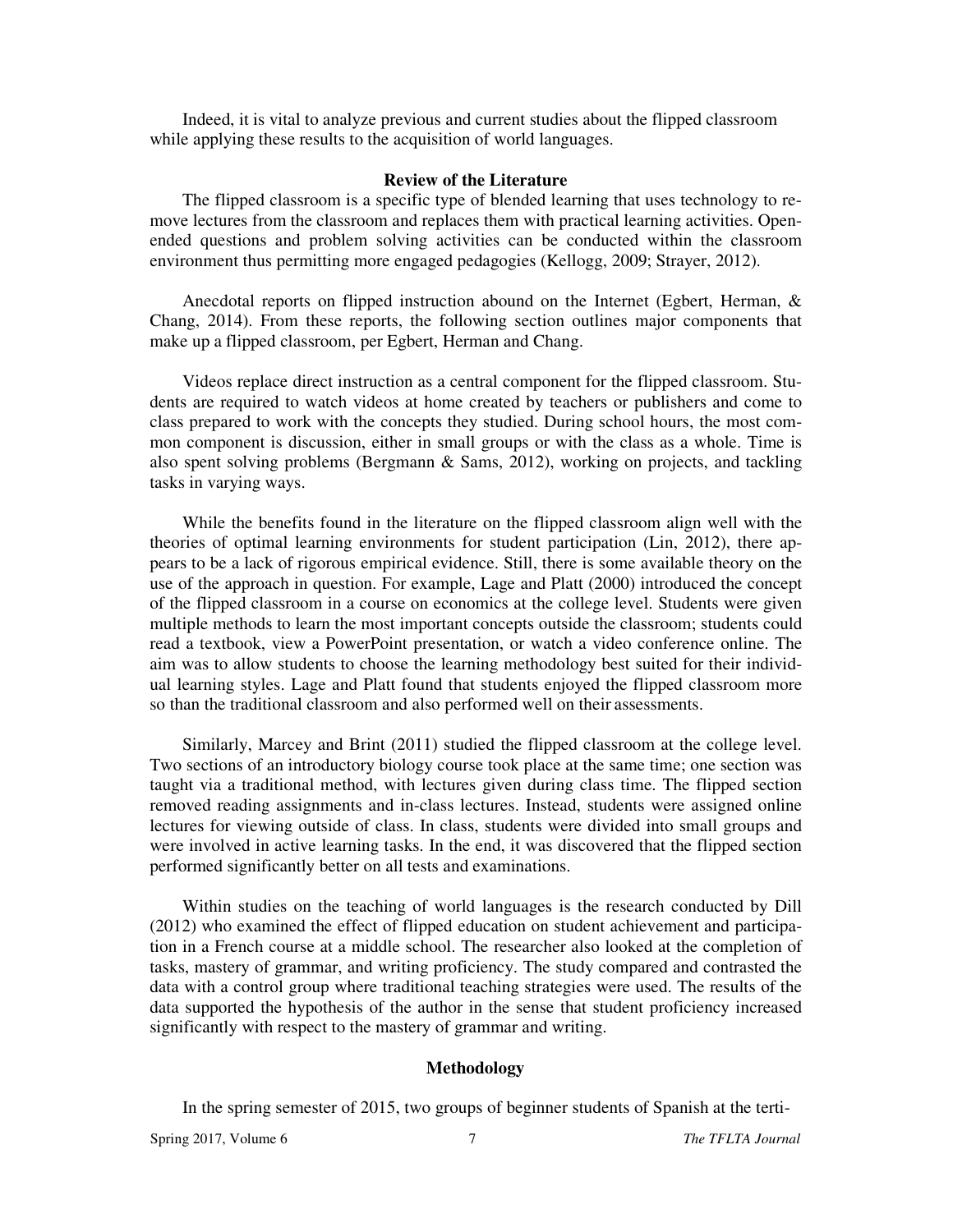ary level were chosen. The two groups represent a different section of the same subject, Spanish I. During the semester, the same content was provided in the two groups via the communicative teaching method. However, the second section of students, referred to as the experimental group, watched grammar explanations and videos online through the learning management system provided by the textbook, *MySpanishLab*, instead of receiving direct classroom instruction. Students of both groups were given two oral exams during the semester and a comprehensive final exam.

#### **Venue**

The location in which the study was conducted is a town in the Midwest of the United States. The area has about 80,000 inhabitants. The college in question has more than 5,000 students and the male-female ratio is comparable to the national average of approximately 47:53, with a predominantly female student body and with an average age of 24.9 years old. About 79% of the population is White, 7.3% is African American, and 4% is Hispanic. The college is accredited and offers degrees in 21 fields of study (US News and World Report, 2013).

# **Subjects**

The population of the study included all beginner students of Spanish as a world language at the designated college during the spring semester of 2015. According to the administrator for the Department of Humanities, there were 57 students studying beginner Spanish during the semester in question. Consent forms to participate in the study were sent to 30 students and 27 of them participated (16 in the control group and 11 in the experimental group). According to Gutzman (2013), a population of 57 students and a sample of 27 students has a confidence rate of 90% and a margin of error of 11.5%. There was no bias in the selection of the groups. The researcher did not have access to group information when selected.

# **Instruments and Data Collection Procedures**

Instrumentation for data collection included two oral exams (to answer Research Question 1, quantitative component), a final exam (to answer Research Question number 2; quantitative component), and an instructor journal (to answer Research Question number 3; qualitative component).

The oral exams were created by the instructor of the course and consisted of role plays with scenarios that were randomly assigned to students. Students conducted role plays with a partner in front of the teacher, although they received individual grades. Evaluation criteria were based on a point system according to the specified category. For example, to receive between 90-100 points out of 100, the student had to:

- use the grammatical concepts covered throughout the semester and incorporate them into his/her speech.
- incorporate semester vocabulary use full sentences instead of isolated words.
- use his/her imagination to develop themes.
- be enthusiastic, understandable, and avoid English.

Conversely, a student would receive between 50-64 points out of 100 for:

- failing to contribute to the conversation.
- using monosyllabic answers
- lacking enthusiasm or involvement.
- making so many grammatical errors that speech was almost incomprehensible.

Spring 2017, Volume 6 8 **8 The TFLTA Journal**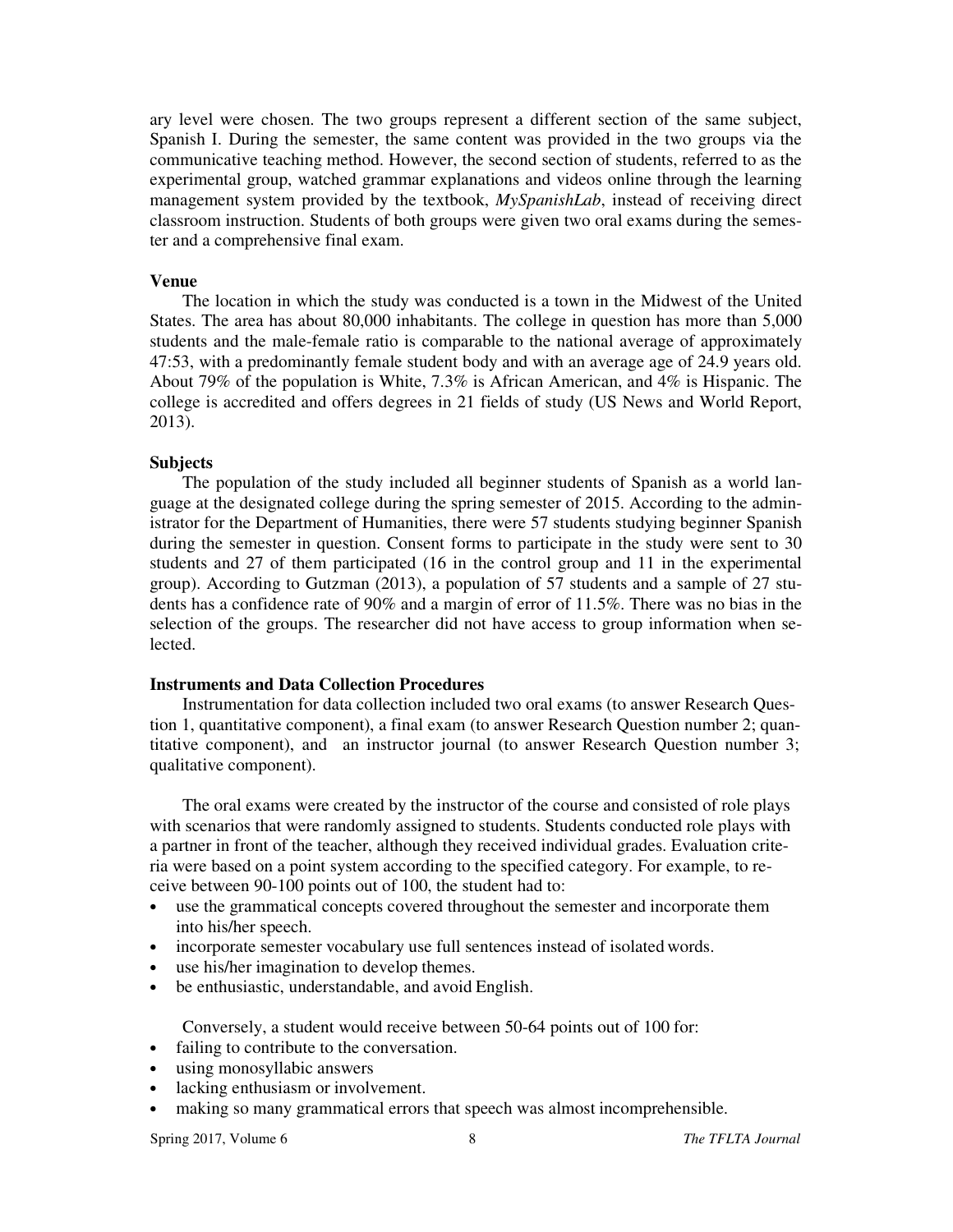An example of one possible role-play required students to find a time to meet to study for the final exam.

The final exam for the course included sections on listening, reading, and writing, and covered grammar, vocabulary, and culture. The exam was cumulative and assessed students on the present tense in all its forms, the present progressive, expressing desires using *gustar*, the basic differences between *saber* and *conocer* and *ser* and *estar*, demonstrative adjectives, and direct object pronouns.

# **Results and Limitations**

For research methods one (oral exams) and two (final exam), an independent *t* test was used to determine whether two sets of scores were significantly different. For Research Question 1, examining the effect of this design on effective communication that corresponds to the oral exam, the following was found:

Control group:  $M = 78.56$ ,  $SD = 26.90$ ; experimental group:  $M = 72.41$ ,  $SD = 30.68$ . According to SPSS, by conventional criteria, it is considered that this difference is not statistically significant.

For Research Question 2, investigating the effect of this design on summative assessments corresponding to the final exam, the following was found:

Control group:  $M = 59.31$ ,  $SD = 26.09$ ; experimental group:  $M = 55.64$ ,  $SD = 28.71$ . According SPSS, by conventional criteria, it is considered that this difference is not statistically significant.

As for the daily teaching journal regarding the experimental group, the instructor found that his use of the L1 (English) was slightly reduced, that L1 use by students also subtly dropped, and that the use of the target language increased slightly among students and that students seemed more confident in using the L2 spontaneously.

Some limitations that must be taken into account include the size of the sample (27 participants) and the fact that the present research study was conducted in only two beginning Spanish college classrooms during only one academic semester.

#### **Conclusions and Pedagogical Implications**

Based on the results of the present study, the author would like to suggest that the flipped classroom may produce equally positive results as a traditional classroom. This conclusion is based on that fact that there were no statistically significant differences between the control and experimental group scores in this study. Therefore, it is suggested that the flipped classroom should be considered as a viable alternative to the traditional classroom for world language classrooms.

As a viable alternative, this study cautiously suggests that the flipped classroom may indeed be superior in nature to a traditional classroom based on conclusions drawn from the instructor journal. The flipped instructional model contributes to reducing the use of the L1 among teachers who struggle to explain grammar in the target language and thus, subsequently diminish the use of the L1 between students. Likewise, the use of the L2 among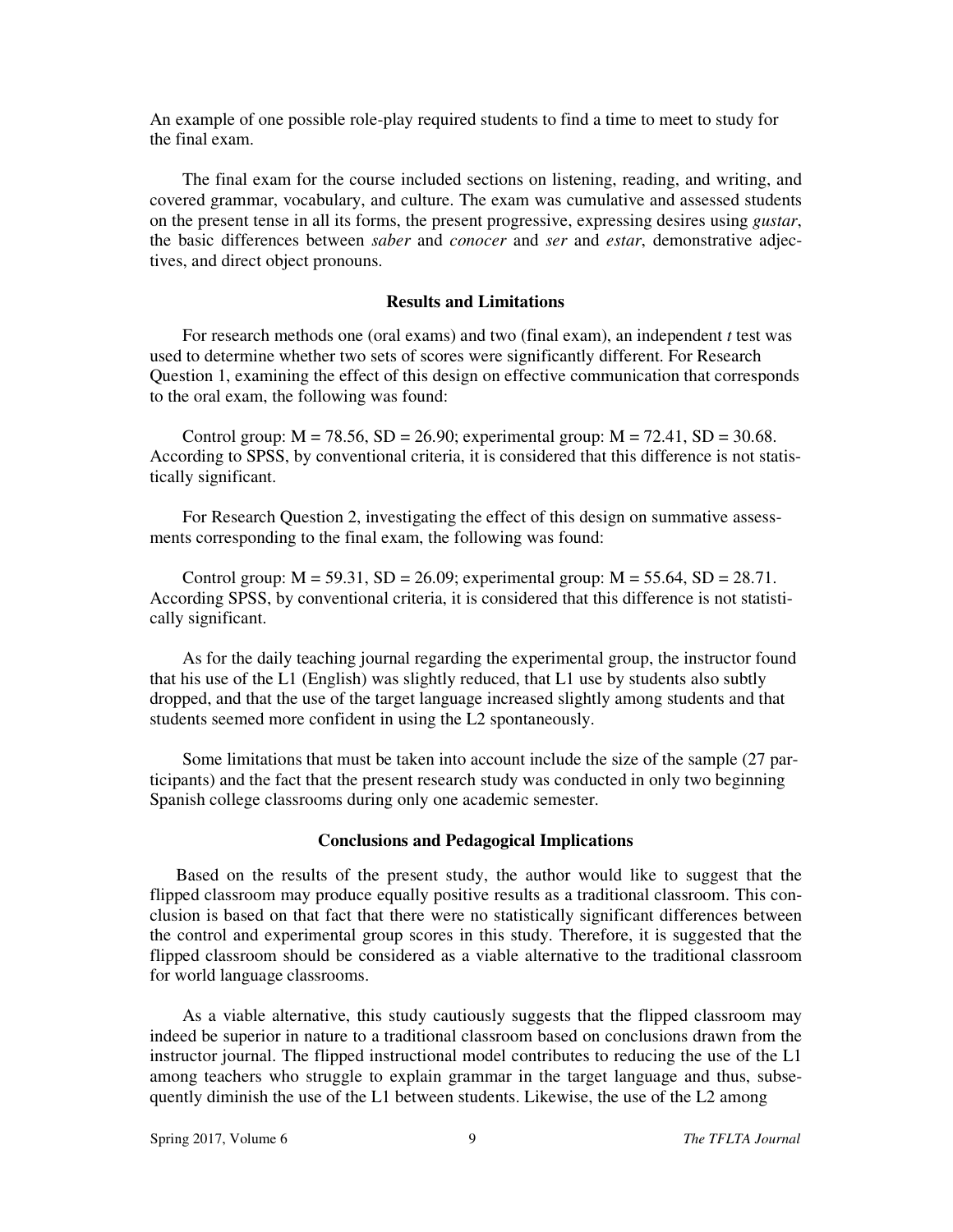students increased, especially because there was more time for communicative activities (i.e., role plays or information gap activities), thus contributing to increased spontaneity.

In terms of educational implications, this method (the flipped classroom) may be the best method for teachers to use in study abroad programs or for teachers who are already exclusively using the L2. Beginning students often struggle to understand lessons presented in the target language and could benefit from external or tutorial videos that can be viewed several times (outside scheduled classroom time) until they grasp the material.

Generally speaking, the author recommends that L2 educators implement the flipped classroom design and compare scores with a control group or with scores from previous semesters as well as keep a journal of observations. They should ask themselves, did L2 use among students increase? Did spontaneity and risk-taking increase? Were summative scores comparable or better?

Finally, all educators who try out the flipped classroom should create accountability among students for viewing videos or other pre-class materials, such as giving students occasional pop quizzes or tying participation points to the videos. Many learning management systems allow instructors to check whether or not individual students watched videos or not.

While L2 educators are constantly trying to find the best way for students to speak more effectively and are trying to reduce the overall use of the L1 in the classroom and increase spontaneity, the flipped classroom design may be the best solution.

#### **References**

- ACTFL (1998). *Standards for foreign language learning: Preparing for the 21st century*. Retrieved from http://www.actfl.org/
- ACTFL (2010). *Use of the target language in the classroom.* Retrieved from http:// www.actfl.org/news/position-statements/use-the-target-language-the-classroom
- Bergmann, J., & Sams, A. (2012). *Flip your classroom: Reach every student in every class every day*. Eugene, OR: International Society for Technology in Education.
- Chaplin S. (2009). Assessment of the impact of case studies on student learning gains in an introductory biology course. *J. College Science Teaching*, *39*, 72–79.
- Crouse, D. (2012). Going for 90% plus: How to stay in the target language. *The Language Educator*, *7*(5), 22-27.
- Dill, E. M. (2012). *The impact of flip teaching on student homework completion, behavior, engagement and proficiency.* (Unpublished thesis). University of New England, Maine.
- Egbert, J., & Hanson-Smith, E. (Eds.). (2007). *Call environments: Research, practice, and critical issues* ( $2<sup>nd</sup>$ ed.). Alexandria, VA: Teachers of English to Speakers of Other Languages, Inc.
- Egbert, J., Herman, D. & Chang, A. (2014). To flip or not to flip? That's not the question: Exploring flipped instruction in technology supported language learning environments. *International Journal of Computer-Assisted Language Learning and Teaching*, *4*(2), 1- 10.
- Gojak, L. (2012, October). *To flip or not to flip: That is not the question!* Paper presented at the National Council of Teachers of Mathematics, Dallas, TX.
- Gorman, M. (2012, July). *Flipping the classroom: A goldmine of research and resources keep you on your feet.* Retrieved from http://21centuryedtech.wordpress.com/